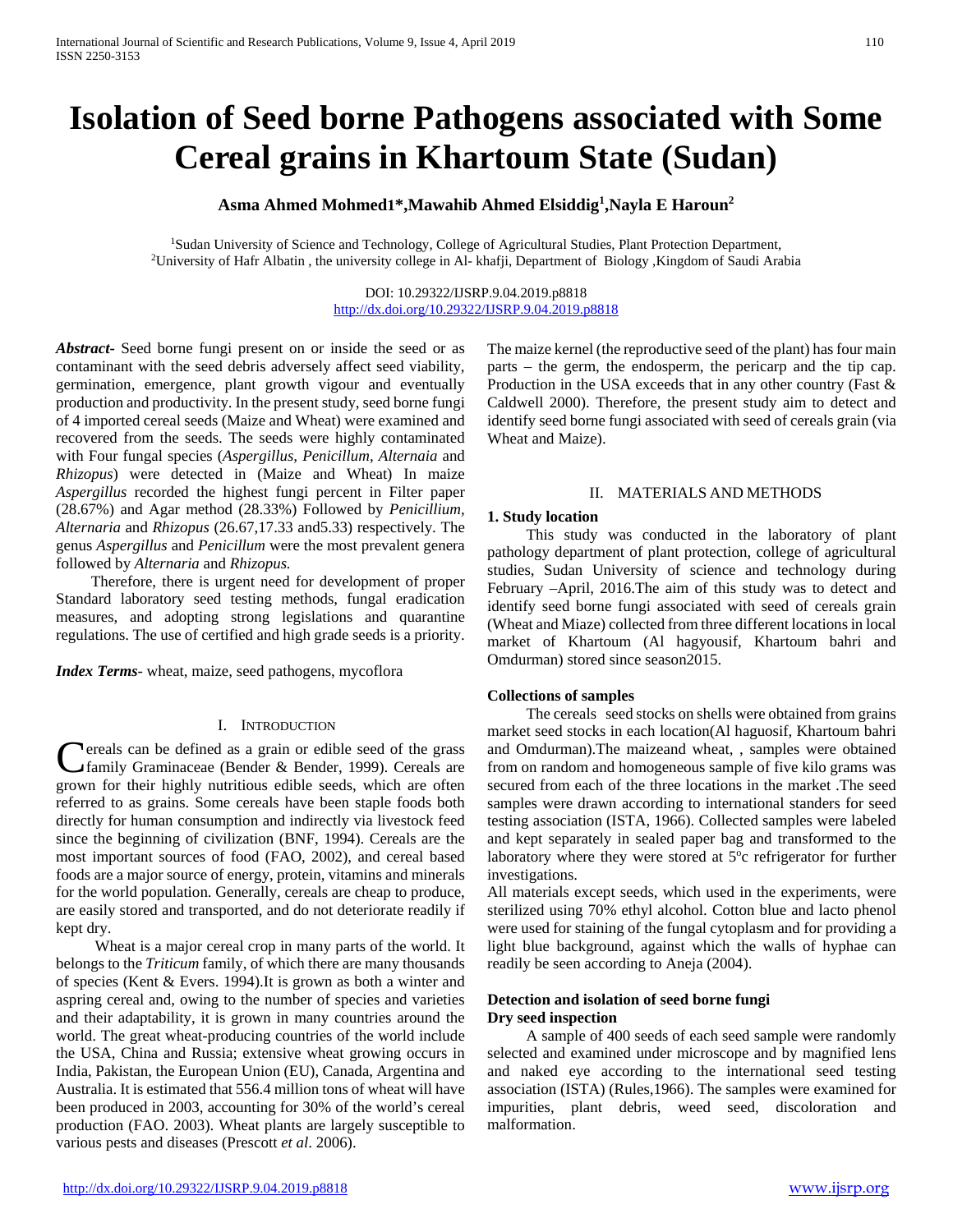## **Methods for the detection of seed borne fungal pathogens**

 The seed samples were tested by the standard filter paper and agar methods for fungi identified and their percentage of occurrence was calculated by applying following formula:

 Pf= (No. of seeds on which fungus appear/Total number of seeds)x100.

 All the detection methods of seed borne fungi as described by ISTA. The normal and discolored seeds were tested separately for seed borne fungi.

## **Blotter method**

 For the detection of seed borne fungi, standard blotter method as described by the international seed testing association (ISTA, 1996), was used for the detection of the seed-borne fungi associated with each seed samples. All the samples were platted on moisture filter papers (dia-9.0.cm) in 9.0cm sterilized plastic petri-dishes. five seeds were plated from each sample, 3arranged at the periphery of plate and 2 at the center, each sample was replicated four times and then kept in dark place for seed germination after seven days of incubation, seeds were the examined for fungal growth under steromicroscope. Fungi identification by habit character was supplemented by microscopic examination of spores and fungi bodies using acompoundmicroscope. Other identification used method according to were Agarwal *et al*., (1989); Buregers *et al*.,(1994)., Mathursk, SD Mathur, PNeergard (1975)., and Mathur and Kongsdal (2003). In cadence levels were recorded as the percentage of infected seeds in a sample.

### **Agar method**

 All seed samples was pre-treated with sodium hypochlride (NaOCl)1% for 5minutes then washed three times with sterilized distilled water(SDW) and dried between tow filter papers. The seed samples, (five of each crop) seeded in PDA medium (Potato Dextrose Agar), in sterilized glass petri-dishes.

 The plates were incubated for seven days in incubator at 25C°. Then the seeds were examined under light microscopes using sli

Slide preparation and identification

 The samples of fungus were taken randomly from each crop samples. These samples were identified on the basis of colony characteristics and microscopic examinations standard books and research paper were consulted during the examination of those fungi (Aneja, 2004.,Barntt and Hunter, 1999., and Rifai,.1969). The binocular compound microscope was also used to determine the type of fungus in each plate.

## **Data analysis**

 All the collected data were determined by Analyses of Variance (ANOVA) using a completeiy randomized desing. The significance (p<0.05) of differences between treatments were determined, using the Duncan's Multiple Range (DMR) test of Statistical Analysis.

#### III. RESULT AND DISCUSSION

 This study was conducted under laboratory conditions, during February –April, 2016 to investigate the occurrence seed borne mycoflora associated with seeds samples of four food crops collected from three local markets in Khartoum State in Sudan. The methods used in detection that Dry inspection, Blotter method and agar plate method,

## **4.1 Dry Seed Inspection**

 Dry inspection of the Cereal grains collected from different areas of Khartoum state discolored seeds. Besides that, impurities were mixed with all seed samples. These were identified as dust particles, stones, pieces of straw and plant debris. However, with the exception of the few discolored seeds no disease like symptoms was observed in the dry inspected seeds.(Table 1)

| Table 1. Dry inspection for Maize and Wheat crops |
|---------------------------------------------------|
|---------------------------------------------------|

| Crop  | <b>Health</b> | Un<br>health<br>$\mathcal{O}_0$ | <b>Malformatio</b><br>n seeds<br>$($ %) | <b>Plant</b><br>debri<br>s<br>$\mathcal{O}_{\mathbf{0}}$ | Tota<br>$($ %) |
|-------|---------------|---------------------------------|-----------------------------------------|----------------------------------------------------------|----------------|
| Maize | 73            | 22                              |                                         |                                                          | 100            |
| Whea  | 70            | 15                              |                                         | 6                                                        | 100            |
|       |               |                                 |                                         |                                                          |                |

## **Blotter method and agar plate method in maize**

 Two samples of cereal grain collected from seed market, fungi isolated include Aspergillus, Penicillium, Alternaia, Rhizopus.Table (2),plate (1and 2).Four fungal species (Aspergillus, Penicillum, Alternaia and Rhizopus) were detected in Miaze. The fungi Aspergillus recorded the highest fungi percent in Filter paper (28.67%) and Agar method(28.33%) Followed by Penicillium, Alternaria and Rhizopus(26.67,17.33and5.33) respectively

## **Table 2. Fungal genera obtained from Maize grains collected from study area**

| Method     | <b>Filter Papper</b> |                   |                                   | <b>Agar Method</b> |                   |                   |
|------------|----------------------|-------------------|-----------------------------------|--------------------|-------------------|-------------------|
| Fungi      | MIA                  | MIA               | MIA                               | MIA                | <b>MIA</b>        | <b>MIA</b>        |
|            | ΖE                   | ΖE                | ΖE                                | ΖE                 | ΖE                | ΖE                |
|            | B                    | H                 | $\scriptstyle\rm\scriptstyle{()}$ | В                  | H                 | Ω                 |
| Aspergil   | 42.00                | 28.67             | 22.00                             | 28.33              | 28.33             | 11.00             |
| $\iota$ us | a                    | a                 | a                                 | a                  | a                 | a                 |
| Penicillu  | 11.67                | 23.00             | 26.67                             | 15.33              | 13.00             | $1.33^{a}$        |
| m          | h                    | ab                | a                                 | a                  | ab                |                   |
| Alternar   | 17.33                | 14.33             | 15.33                             | 15.33              | 5.67 <sup>b</sup> | $1.33^{a}$        |
| ia         | h                    | ab                | ab                                | a                  |                   |                   |
| Rhizopu    | 0.00 <sup>b</sup>    | 0.00 <sup>b</sup> | 0.00 <sup>b</sup>                 | 5.33 <sup>a</sup>  | $3.33^{b}$        | 0.67 <sup>a</sup> |
| S          |                      |                   |                                   |                    |                   |                   |
| $CV\%$     | 9.20                 | 9.88              | 6.05                              | 19.08              | 9.95              | 23.07             |
| $SE+$      | 8.58                 | 12.11             | 7.32                              | 24.96              | 9.65              | 6.82              |

Key:

O= Omdurman

H= Al hagyousif

B= Khartoum bahri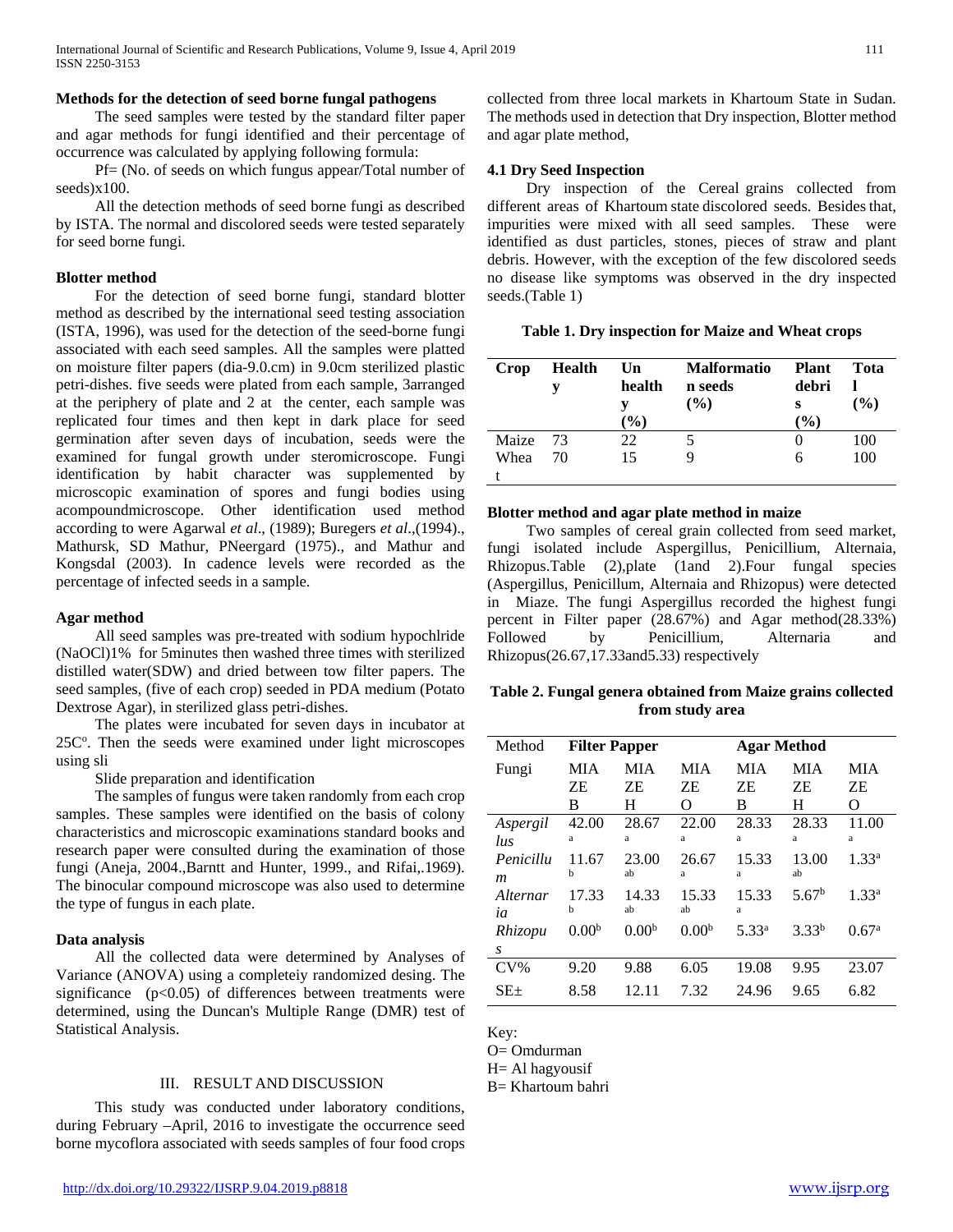International Journal of Scientific and Research Publications, Volume 9, Issue 4, April 2019 112 ISSN 2250-3153



| Alternar 3.67 <sup>a</sup> 0.33 <sup>b</sup> 11.00 <sup>a</sup> 0.33 <sup>b</sup> 4.33 <sup>ab</sup> 7.67 <sup>ab</sup> |      |                             |  |                   |
|-------------------------------------------------------------------------------------------------------------------------|------|-----------------------------|--|-------------------|
| ia<br><i>Rhizopu</i> $0.00^a$ $0.00^b$ $0.00^a$ $0.00^b$ $0.33^b$                                                       |      |                             |  | 3.33 <sup>b</sup> |
| S                                                                                                                       |      |                             |  |                   |
| $CV\%$                                                                                                                  |      | 10.1 30.3 12.09 12.08 11.10 |  | 7.64              |
|                                                                                                                         |      |                             |  |                   |
| $SE+$                                                                                                                   | 5.69 | 2.57 10.14 10.38 7.94       |  | 6.81              |

**Key:**

O=Omdurman H=Al hagyousif B=Khartoum bahri





**Plate 2. Seeds tested by the Blotter method for maize seeds**

## **Detection of Fungi from wheat Seeds**

 Fungi species detected from wheat seeds are shown in Table (3).The most common fungi species detected from the wheat seeds is *Aspergillusniger* whether tested by the Blotter or Agar methods. Other fungi detected include Penicillium, Rhizopus and Alternaria (Plate 3 and 4)

**Table 3. fungal genera obtained from Wheat grains collected from study area**

| <b>Method</b>          | <b>Filter Papper</b> |                   |                    | <b>Agar Method</b> |                    |                         |
|------------------------|----------------------|-------------------|--------------------|--------------------|--------------------|-------------------------|
| Fungi                  | Whe<br>at B          | Whe<br>at H       | Whea<br>th O       | Whe<br>at B        | Wheat<br>H         | Whea<br>th O            |
| Aspergil<br><i>lus</i> | 11.6<br>7а           | 8.00 <sup>a</sup> | $18.00^{\rm a}$    | 27.33<br>a         | 21.33 <sup>a</sup> | 19.67 <sup>a</sup>      |
| Penicill<br>um         | 10.6<br>7а           | 1.33 <sup>b</sup> | 15.33 <sup>a</sup> | 12.33<br>ab        | 9.00 <sup>ab</sup> | 18.67 <sup>a</sup><br>h |

**Plate 3. seeds tested by the Blotter test for wheat seeds**



**Plate 4. seeds tested by Agar plate method for wheat seeds**

## IV. DISCUSSION

 This study was conducted in the laboratory of plant pathology department of plant protection, college of agricultural studies, Sudan University of science and technology during February –April, 2016.The aim of this study was to detect and identify seed borne fungi associated with seed of cereals